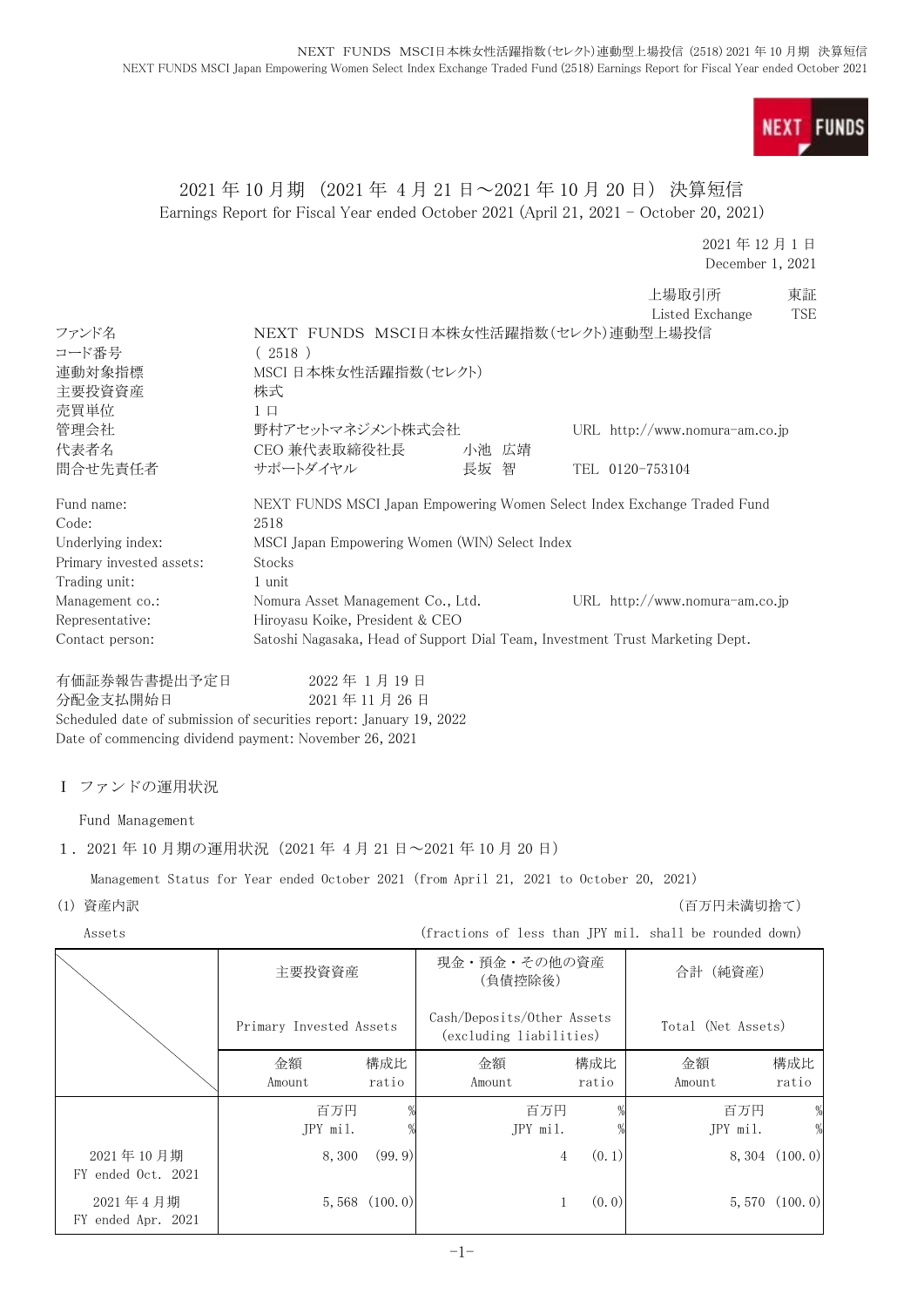# (2) 設定・交換実績 (2) 設定を支援する (1) この この この この この この この この この この この この (千口未満切捨て)

#### Creation and Exchange (fractions of less than one thousand units shall be rounded down)

|                                 | 前計算期間末<br>発行済口数<br>No. of Issued Units<br>at End of Previous<br>Fiscal Period<br>$\left( \textcircled{1}\right)$ | 設定口数<br>No. of Units Created<br>$\left( \circled{2} \right)$ | 交換口数<br>No. of Units<br>Exchanged<br>$\left( \circledS \right)$ | 当計算期間末<br>発行済口数<br>No. of Issued Units<br>at End of Fiscal<br>Period<br>$(D+2-3)$ |
|---------------------------------|------------------------------------------------------------------------------------------------------------------|--------------------------------------------------------------|-----------------------------------------------------------------|-----------------------------------------------------------------------------------|
|                                 | 千口<br>'000 units                                                                                                 | 千口<br>'000 units                                             | 千口<br>'000 units                                                | 千口<br>'000 units                                                                  |
| 2021年10月期<br>FY ended Oct. 2021 | 5,060                                                                                                            | 2,999                                                        | 993                                                             | 7,066                                                                             |
| 2021年4月期<br>FY ended Apr. 2021  | 5,036                                                                                                            | 1,993                                                        | 1,969                                                           | 5,060                                                                             |

#### (3) 基準価額

## Net Asset Value

|                                 | 総資産<br>Total Assets<br>$\mathcal{L}(\mathbb{D})$ | 負債<br>Liabilities<br>(Q) | 純資産<br>Net Assets<br>$(③(①-②))$ | 100 口当り基準価額<br>((3) 当計算期間末発行済口数) ×100)<br>Net Asset Value per 100 units<br>$((\textcircled{3}/\text{No. of } I$ ssued Units at End of Fiscal<br>Period $)\times$ 100) |
|---------------------------------|--------------------------------------------------|--------------------------|---------------------------------|-----------------------------------------------------------------------------------------------------------------------------------------------------------------------|
|                                 | 百万円<br>$JPY$ mil.                                | 百万円<br>$JPY$ mil.        | 百万円<br>JPY mil.                 | 円<br><b>JPY</b>                                                                                                                                                       |
| 2021年10月期<br>FY ended Oct. 2021 | 8,352                                            | 47                       | 8,304                           | 117,526                                                                                                                                                               |
| 2021年4月期<br>FY ended Apr. 2021  | 5,630                                            | 60                       | 5,570                           | 110,066                                                                                                                                                               |

## (4) 分配金

Dividend Payment

|                                 | 100 口当り分配金<br>Dividend per 100 units |
|---------------------------------|--------------------------------------|
|                                 | 円                                    |
|                                 | <b>JPY</b>                           |
| 2021年10月期<br>FY ended Oct. 2021 | 600                                  |
| 2021年4月期<br>FY ended Apr. 2021  | 1,100                                |

## 2.会計方針の変更

Change in Accounting Policies

| ① 会計基準等の改正に伴う変更                                             | 無 |    |
|-------------------------------------------------------------|---|----|
| Changes accompanying revision to accounting standards, etc. |   | No |
| ② ①以外の変更                                                    | 無 |    |
| Changes other than those in $(l)$                           |   | Nο |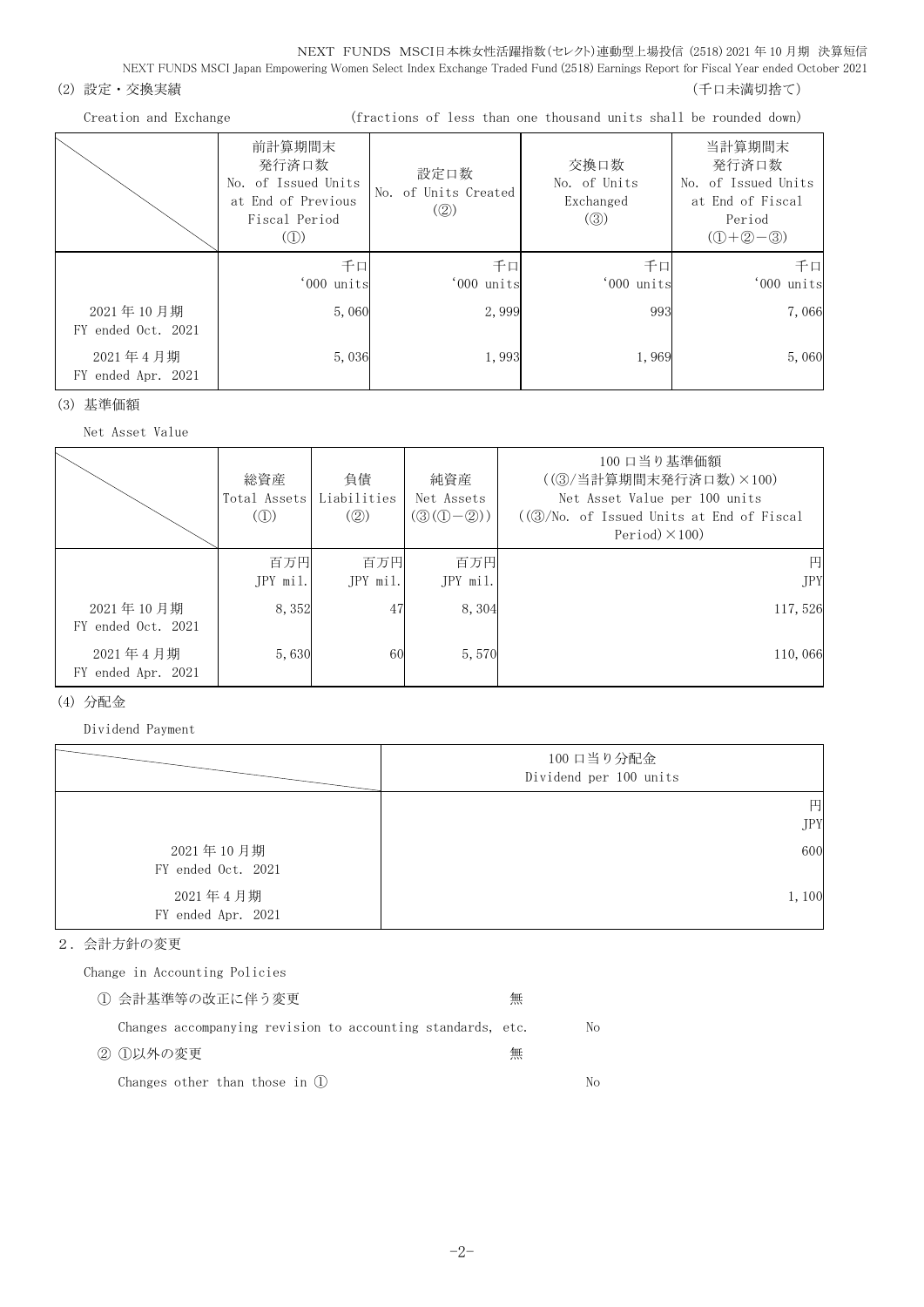# Ⅱ 財務諸表等 Financial Statements

# (1)【貸借対照表】 Balance Sheet

|                                                     |                                                                  | (単位:円) (Unit:JPY)                                                   |
|-----------------------------------------------------|------------------------------------------------------------------|---------------------------------------------------------------------|
|                                                     | 第6期<br>(2021年4月20日現在)<br>6th Fiscal Year<br>As of April 20, 2021 | 第7期<br>(2021年10月20日現在)<br>7th Fiscal Year<br>As of October 20, 2021 |
|                                                     | 金額 Amount                                                        | 金額 Amount                                                           |
| 資産の部<br>Assets                                      |                                                                  |                                                                     |
| 流動資産<br>Current assets                              |                                                                  |                                                                     |
| コール・ローン<br>Call loans                               | 10, 632, 409                                                     | 12, 808, 154                                                        |
| 株式<br>Stocks                                        | 5, 568, 705, 590                                                 | 8, 300, 107, 640                                                    |
| 未収入金<br>Accounts receivable - other                 |                                                                  | 37, 450                                                             |
| 未収配当金<br>Accrued dividends receivable               | 51, 142, 621                                                     | 39, 390, 413                                                        |
| 流動資産合計<br>Total current assets                      | 5, 630, 480, 620                                                 | 8, 352, 343, 657                                                    |
| 資産合計<br>Total assets                                | 5, 630, 480, 620                                                 | 8, 352, 343, 657                                                    |
| 負債の部<br>Liabilities                                 |                                                                  |                                                                     |
| 流動負債<br>Current liabilities                         |                                                                  |                                                                     |
| 未払収益分配金<br>Unpaid dividends                         | 55, 668, 569                                                     | 42, 398, 130                                                        |
| 未払受託者報酬<br>Trustee fees payable                     | 842, 455                                                         | 932, 543                                                            |
| 未払委託者報酬<br>Investment trust management fees payable | 3, 369, 746                                                      | 3,730,091                                                           |
| 未払利息<br>Accrued interest expenses                   | 5                                                                | 11                                                                  |
| その他未払費用<br>Other accrued expenses                   | 409, 111                                                         | 467, 348                                                            |
| 流動負債合計<br>Total current liabilities                 | 60, 289, 886                                                     | 47, 528, 123                                                        |
| 負債合計<br>Total liabilities                           | 60, 289, 886                                                     | 47, 528, 123                                                        |
| 純資産の部<br>Net assets                                 |                                                                  |                                                                     |
| 元本等<br>Principal and other                          |                                                                  |                                                                     |
| 元本<br>Principal                                     | 5, 060, 779, 000                                                 | 7, 066, 355, 000                                                    |
| 剰余金<br>Surplus                                      |                                                                  |                                                                     |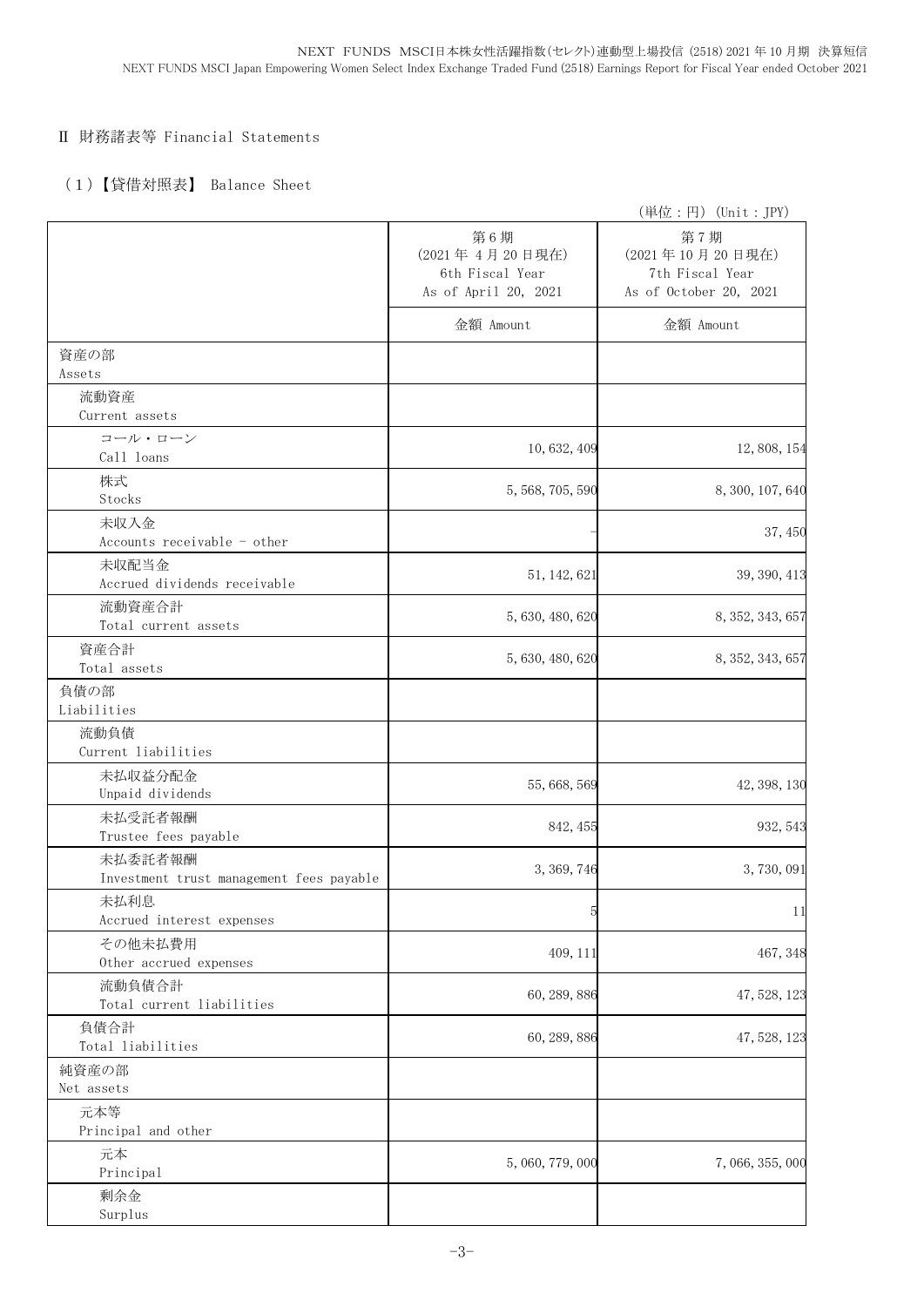| 期末剰余金又は期末欠損金 (△)<br>Surplus (deficit) at end of period | 509, 411, 734    | 1, 238, 460, 534 |
|--------------------------------------------------------|------------------|------------------|
| (分配準備積立金)<br>(Reserve for distribution)                | 2, 103, 431      | 4, 867, 643      |
| 元本等合計<br>Total principal and other                     | 5, 570, 190, 734 | 8, 304, 815, 534 |
| 純資産合計<br>Total net assets                              | 5, 570, 190, 734 | 8, 304, 815, 534 |
| 負債純資産合計<br>Total liabilities and net assets            | 5, 630, 480, 620 | 8, 352, 343, 657 |

(2)【損益及び剰余金計算書】 Statement of Income and Retained Earnings

|                                                                                                        |                                                                                                          | (単位:円) (Unit:JPY)                                                                                        |
|--------------------------------------------------------------------------------------------------------|----------------------------------------------------------------------------------------------------------|----------------------------------------------------------------------------------------------------------|
|                                                                                                        | 第6期<br>2020年10月21日<br>自<br>至 2021年4月20日<br>6th Fiscal Year<br>From October 21, 2020<br>to April 20, 2021 | 第7期<br>2021年4月21日<br>目<br>至 2021年10月20日<br>7th Fiscal Year<br>From April 21, 2021<br>to October 20, 2021 |
|                                                                                                        | 金額 Amount                                                                                                | 金額 Amount                                                                                                |
| 営業収益<br>Operating revenue                                                                              |                                                                                                          |                                                                                                          |
| 受取配当金<br>Dividend income                                                                               | 57, 899, 963                                                                                             | 50, 539, 151                                                                                             |
| 有価証券売買等損益<br>Profit and loss on buying and selling of<br>securities and other                          | 770, 796, 880                                                                                            | 435, 519, 696                                                                                            |
| その他収益<br>Other revenue                                                                                 | 6,954                                                                                                    | 7,299                                                                                                    |
| 営業収益合計<br>Total operating revenue                                                                      | 828, 703, 797                                                                                            | 486, 066, 146                                                                                            |
| 営業費用<br>Operating expenses                                                                             |                                                                                                          |                                                                                                          |
| 支払利息<br>Interest expenses                                                                              | 1,383                                                                                                    | 1,664                                                                                                    |
| 受託者報酬<br>Trustee fees                                                                                  | 842, 455                                                                                                 | 932, 543                                                                                                 |
| 委託者報酬<br>Investment trust management fees                                                              | 3, 369, 746                                                                                              | 3,730,091                                                                                                |
| その他費用<br>Other expenses                                                                                | 696, 235                                                                                                 | 719,810                                                                                                  |
| 営業費用合計<br>Total operating expenses                                                                     | 4, 909, 819                                                                                              | 5, 384, 108                                                                                              |
| 営業利益又は営業損失(△)<br>Operating profit (loss)                                                               | 823, 793, 978                                                                                            | 480, 682, 038                                                                                            |
| 経常利益又は経常損失 (△)<br>Ordinary profit (loss)                                                               | 823, 793, 978                                                                                            | 480, 682, 038                                                                                            |
| 当期純利益又は当期純損失 (△)<br>Profit (loss)                                                                      | 823, 793, 978                                                                                            | 480, 682, 038                                                                                            |
| 一部交換に伴う当期純利益金額の分配額又は一部交<br>換に伴う当期純損失金額の分配額 (△)<br>Distribution of profit loss from partial<br>exchange |                                                                                                          |                                                                                                          |
| 期首剰余金又は期首欠損金(△)                                                                                        | $\triangle$ 227, 334, 692                                                                                | 509, 411, 734                                                                                            |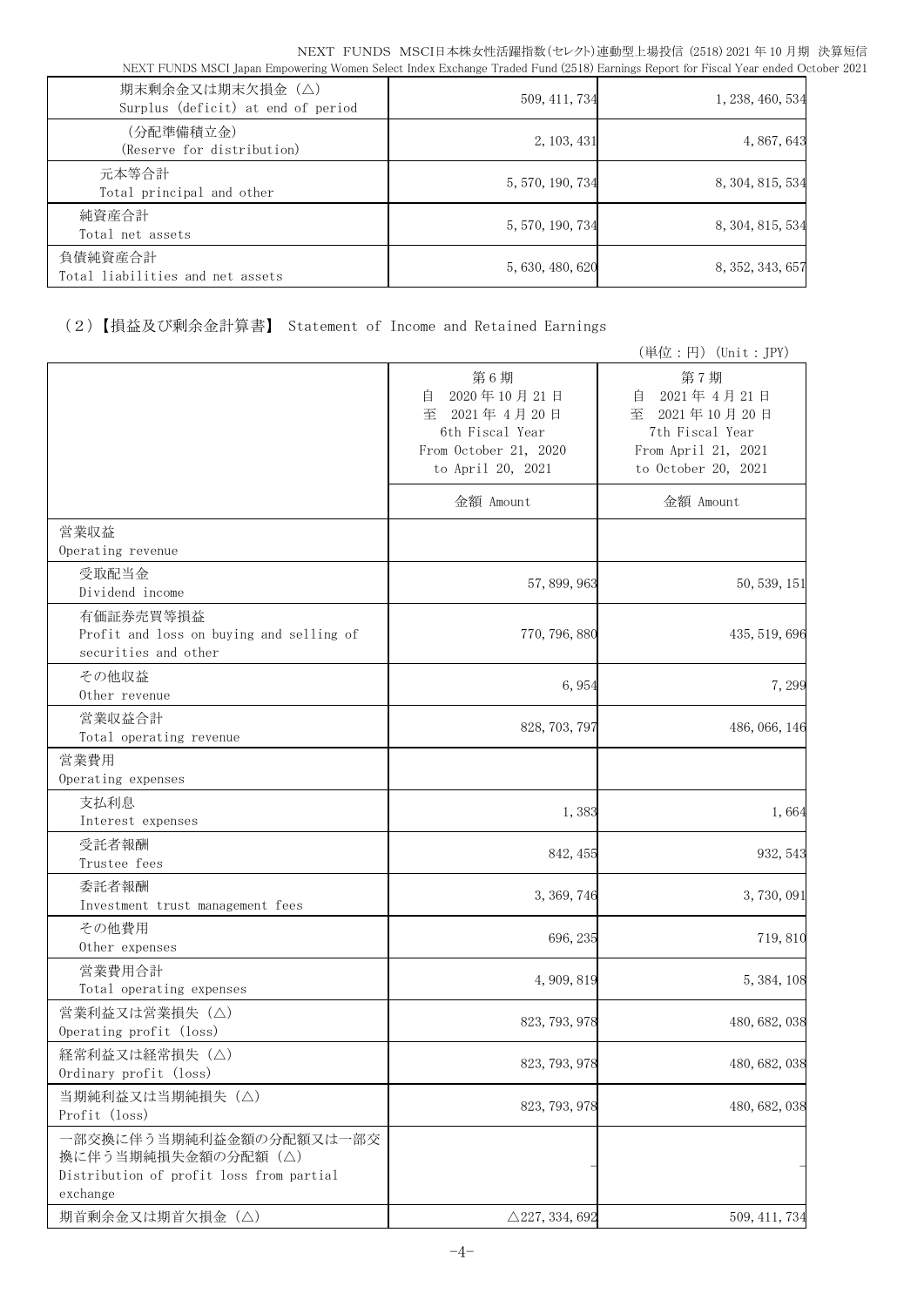| Surplus (deficit) at beginning of period                                                                              |               |                  |
|-----------------------------------------------------------------------------------------------------------------------|---------------|------------------|
| 剰余金増加額又は欠損金減少額<br>Increase in surplus or decrease in deficit                                                          | 76, 461, 437  | 386, 629, 072    |
| 当期追加信託に伴う剰余金増加額又は欠損金減<br>少額<br>Increase in surplus or decrease in deficit<br>from additional subscriptions for period | 76, 461, 437  | 386, 629, 072    |
| 剰余金減少額又は欠損金増加額<br>Decrease in surplus or increase in deficit                                                          | 107, 840, 420 | 95, 864, 180     |
| 当期一部交換に伴う剰余金減少額又は欠損金増<br>加額<br>Decrease in surplus or increase in deficit<br>from partial exchange                    | 107, 840, 420 | 95, 864, 180     |
| 分配金<br>Dividends                                                                                                      | 55, 668, 569  | 42, 398, 130     |
| 期末剰余金又は期末欠損金(△)<br>Surplus (deficit) at end of period                                                                 | 509, 411, 734 | 1, 238, 460, 534 |

# (3)【注記表】

# (重要な会計方針に係る事項に関する注記)

| 1. 運用資産の評価基準及び評価方法 | 株式                                                      |
|--------------------|---------------------------------------------------------|
|                    | 原則として時価で評価しております。                                       |
|                    | 時価評価にあたっては、市場価格のある有価証券についてはその最終相場(計算日                   |
|                    | に最終相場のない場合には、直近の日の最終相場)で評価しております。                       |
| 2.費用・収益の計上基準       | 受取配当金                                                   |
|                    | 原則として配当落ち日において、確定配当金額又は予想配当金額を計上しておりま                   |
|                    | け。                                                      |
|                    | 投資信託受益証券については、原則として収益分配金落ち日において、当該収益分                   |
|                    | 配金額を計上しております。                                           |
|                    | 有価証券売買等損益                                               |
|                    | 約定日基準で計上しております。                                         |
|                    | 3.金融商品の時価等に関する事項の補金融商品の時価の算定においては一定の前提条件等を採用しているため、異なる前 |
| 足説明                | 提条件等によった場合、当該価額が異なることもあります。                             |
| 4.その他              | 当ファンドの計算期間は、信託約款の規定により、2021年4月21日から2021年                |
|                    | 10月20日までとなっております。                                       |

(重要な会計上の見積りに関する注記)

該当事項はありません。

(貸借対照表に関する注記)

|    | 第6期                     |                        |     | 第7期                     |                           |
|----|-------------------------|------------------------|-----|-------------------------|---------------------------|
|    | 2021年 4月20日現在           |                        |     | 2021年10月20日現在           |                           |
|    | 計算期間の末日における受益権の総数       |                        |     | 計算期間の末日における受益権の総数       |                           |
|    |                         | $5,060,779$ $\Box$     |     |                         | $7,066,355 \Box$          |
| 2. | 計算期間の末日における1単位当たりの純資産の額 |                        | 12. | 計算期間の末日における1単位当たりの純資産の額 |                           |
|    | 1口当たり純資産額               | $1,100.66 \; \Box$     |     | 1口当たり純資産額               | $1, 175.26$ 円             |
|    | (100 口当たり純資産額)          | $(110, 066 \text{ H})$ |     | (100 口当たり純資産額)          | $(117, 526 \,\mathrm{F})$ |

## (損益及び剰余金計算書に関する注記)

| 第6期<br>自 2020年10月21日<br>至 2021年 4月 20日 |            |         |                |            | 第7期<br>自 2021年4月21日<br>至 2021年10月20日 |         |                |
|----------------------------------------|------------|---------|----------------|------------|--------------------------------------|---------|----------------|
|                                        | 1.分配金の計算過程 |         |                | 1.分配金の計算過程 |                                      |         |                |
|                                        | 項目         |         |                |            | 項目                                   |         |                |
|                                        | 当期配当等収益額   |         | $57,905,534$ 円 |            | 当期配当等収益額                             |         | 50, 544, 786 円 |
|                                        | 分配準備積立金    |         | 4,774,902円     |            | 分配準備積立金                              |         | 2, 103, 431 円  |
|                                        | 配当等収益合計額   | $C=A+B$ | $62,680,436$ 円 |            | 配当等収益合計額                             | $C=A+B$ | 52, 648, 217 円 |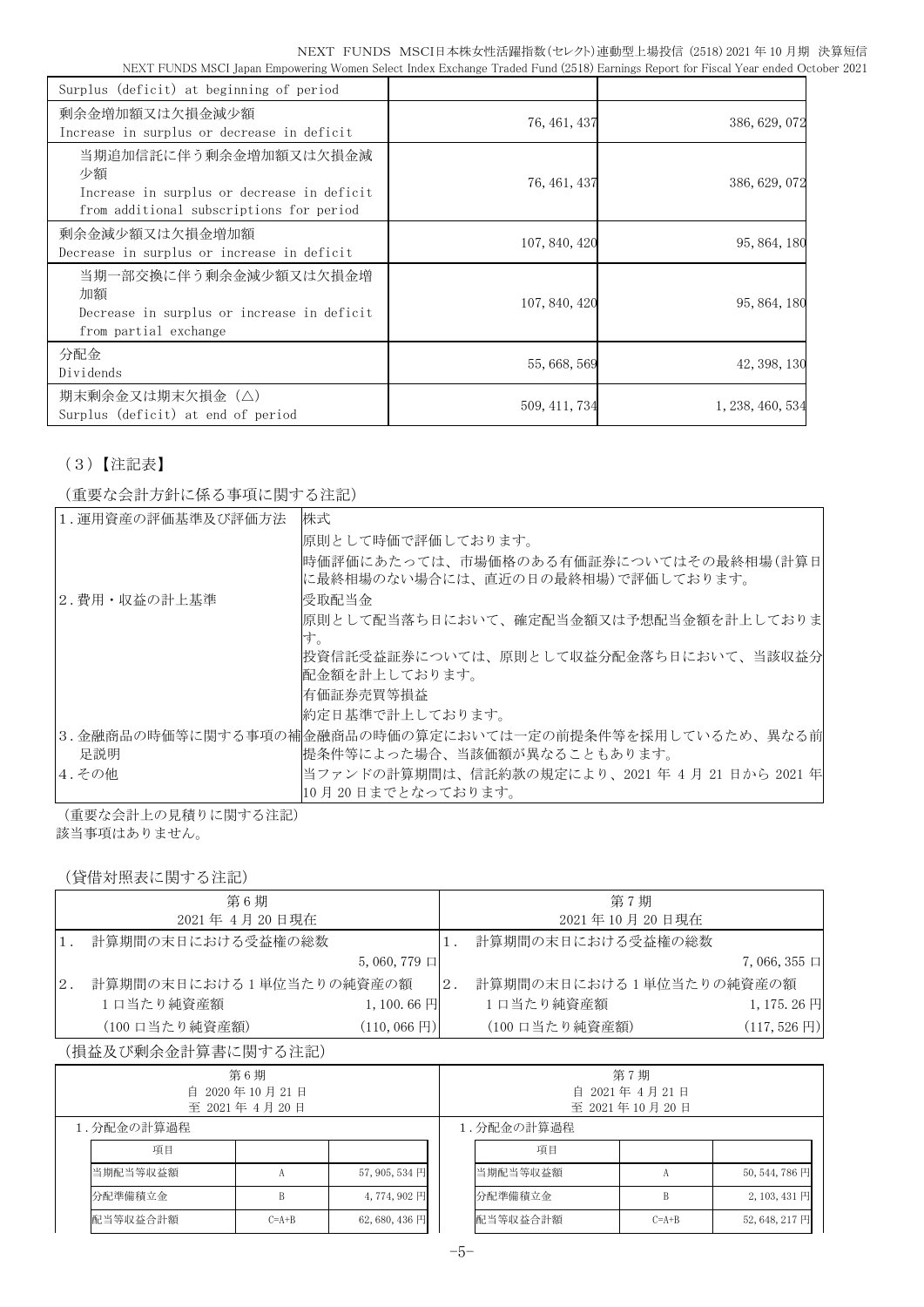| 経費             | IJ                   | $4,908,436 \overline{\mathrm{H}}$ | 経費             |                      | $5,382,444$ 円       |
|----------------|----------------------|-----------------------------------|----------------|----------------------|---------------------|
| 収益分配可能額        | $E=C-D$              | 57,772,000円                       | 収益分配可能額        | $E=C-D$              | 47, 265, 773 円      |
| 収益分配金          |                      | 55,668,569円                       | 収益分配金          |                      | 42, 398, 130 円      |
| 次期繰越金(分配準備積立金) | $G = E - F$          | 2, 103, 431 円                     | 次期繰越金(分配準備積立金) | $G = E - F$          | 4,867,643円          |
| 口数             |                      | $5,060,779 \Box$                  | 口数             |                      | $7,066,355 \square$ |
| 100 口当たり分配金    | $I = F/H \times 100$ | $1,100$ 円                         | 100 口当たり分配金    | $I = F/H \times 100$ | 600円                |
|                |                      |                                   |                |                      |                     |

(金融商品に関する注記)

# (1)金融商品の状況に関する事項

| 第6期                          | 第7期                     |
|------------------------------|-------------------------|
| 自 2020年10月21日                | 自 2021年 4月21日           |
| 至 2021年 4月 20日               | 至 2021年10月20日           |
| 1. 金融商品に対する取組方針              | 1. 金融商品に対する取組方針         |
| 当ファンドは、投資信託及び投資法人に関する法律第2条第  | 同左                      |
| 4項に定める証券投資信託であり、信託約款に規定する運用  |                         |
| の基本方針に従い、有価証券等の金融商品に対して投資とし  |                         |
| に運用することを目的としております。           |                         |
| 2. 金融商品の内容及びその金融商品に係るリスク     | 2.金融商品の内容及びその金融商品に係るリスク |
| 当ファンドが保有する金融商品の種類は、有価証券、コー   | 同左                      |
| ル・ローン等の金銭債権及び金銭債務であります。      |                         |
| 当ファンドが保有する有価証券の詳細は、(その他の注記)の |                         |
| 2 有価証券関係に記載しております。           |                         |
| これらは、株価変動リスクなどの市場リスク、信用リスク及  |                         |
| び流動性リスクにさらされております。           |                         |
| 3. 金融商品に係るリスク管理体制            | 3. 金融商品に係るリスク管理体制       |
| 委託会社においては、独立した投資リスク管理に関する委員  | 同左                      |
| 会を設け、パフォーマンスの考査及び運用リスクの管理を行  |                         |
| なっております。                     |                         |
| ○市場リスクの管理                    |                         |
| 市場リスクに関しては、資産配分等の状況を常時、分析・把  |                         |
| 握し、投資方針に沿っているか等の管理を行なっておりま   |                         |
| す。                           |                         |
| ○信用リスクの管理                    |                         |
| 信用リスクに関しては、発行体や取引先の財務状況等に関す  |                         |
| る情報収集・分析を常時、継続し、格付等の信用度に応じた  |                         |
| 組入制限等の管理を行なっております。           |                         |
| ○流動性リスクの管理                   |                         |
| 流動性リスクに関しては、必要に応じて市場流動性の状況を  |                         |
| 把握し、取引量や組入比率等の管理を行なっております。   |                         |

(2)金融商品の時価等に関する事項

| 第6期                        | 第7期               |
|----------------------------|-------------------|
| 2021年 4月 20日現在             | 2021年10月20日現在     |
| 1.貸借対照表計上額、時価及び差額          | 1.貸借対照表計上額、時価及び差額 |
| 貸借対照表上の金融商品は原則としてすべて時価で評価し | 同左                |
| ているため、貸借対照表計上額と時価との差額はありませ |                   |
| $\mathcal{W}_{\alpha}$     |                   |
| 2.時価の算定方法                  | 2.時価の算定方法         |
| 株式                         | 同左                |
| (重要な会計方針に係る事項に関する注記)に記載して  |                   |
| おります。                      |                   |
| コール・ローン等の金銭債権及び金銭債務        |                   |
| これらの科目は短期間で決済されるため、帳簿価額は時  |                   |
| 価と近似していることから、当該帳簿価額を時価としてお |                   |
| ります。                       |                   |
| (関連当事者との取引に関する注記)          |                   |

第 6 期 自 2020 年 10 月 21 日 至 2021 年 4 月 20 日 第 7 期 自 2021 年 4 月 21 日 至 2021 年 10 月 20 日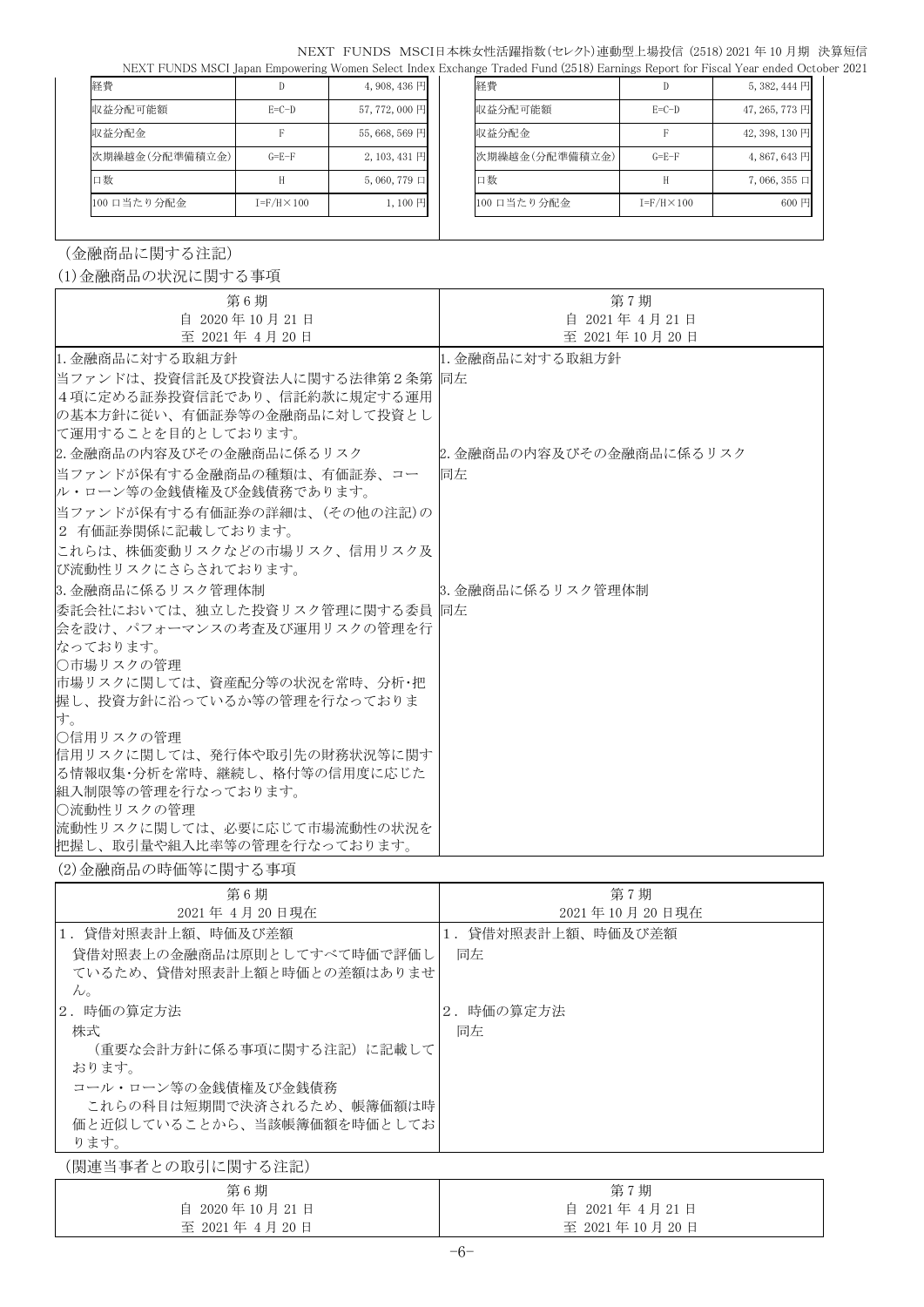|                                | TAEVE L'ONDO MOCI JABAH EMBOMENTA MOMEN DETECT MAGY EXCHANGE TIAGEA L'ANA (2010) EGITMIS REPOLT IOI L'ISCAL LEAL ENGEA OC |
|--------------------------------|---------------------------------------------------------------------------------------------------------------------------|
| 市場価格その他当該取引に係る公正な価格を勘案して、一般 同左 |                                                                                                                           |
| の取引条件と異なる関連当事者との取引は行なわれていない    |                                                                                                                           |
| ため、該当事項はございません。                |                                                                                                                           |
|                                |                                                                                                                           |

(その他の注記)

| 元本の移動 |
|-------|
|       |

| 第6期            |                      |                          | 第7期           |                   |
|----------------|----------------------|--------------------------|---------------|-------------------|
| 自 2020年10月21日  |                      |                          | 自 2021年4月21日  |                   |
| 至 2021年 4月 20日 |                      |                          | 至 2021年10月20日 |                   |
| 期首元本額          | 5,036,481,000 円期首元本額 |                          |               | $5,060,779,000$ 円 |
| 期中追加設定元本額      |                      | 1,993,800,000 円期中追加設定元本額 |               | 2,999,400,000円    |
| 期中一部交換元本額      |                      | 1,969,502,000 円期中一部交換元本額 |               | 993, 824, 000 円   |
|                |                      |                          |               |                   |

2 有価証券関係

売買目的有価証券

| 種類 | 第6期<br>自 2020年10月21日<br>至 2021年 4月 20日<br>損益に含まれた評価差額(円) | 第7期<br>自 2021年 4月21日<br>至 2021年10月20日<br>損益に含まれた評価差額(円) |
|----|----------------------------------------------------------|---------------------------------------------------------|
| 株式 | 530, 242, 453                                            | 456, 818, 368                                           |
| 合計 | 530, 242, 453                                            | 456, 818, 368                                           |

3 デリバティブ取引関係

該当事項はありません。

(4)【附属明細表】

## 第 1 有価証券明細表

(1)株式(2021 年 10 月 20 日現在)

(単位:円)

| 種類<br>株式 |     |         |         | 評価額       |               |    |
|----------|-----|---------|---------|-----------|---------------|----|
|          | 通貨  | 銘柄      | 株式数     | 単価        | 金額            | 備考 |
|          | 日本円 | INPEX   | 34,300  | 969.00    | 33, 236, 700  |    |
|          |     | 石油資源開発  | 1,300   | 2, 153.00 | 2,798,900     |    |
|          |     | 安藤・間    | 5,100   | 796.00    | 4,059,600     |    |
|          |     | 大成建設    | 6,400   | 3,680.00  | 23, 552, 000  |    |
|          |     | 大林組     | 20, 200 | 976.00    | 19, 715, 200  |    |
|          |     | 清水建設    | 15,500  | 859.00    | 13, 314, 500  |    |
|          |     | 熊谷組     | 1,000   | 2,853.00  | 2, 853, 000   |    |
|          |     | 大東建託    | 4,600   | 13,800.00 | 63, 480, 000  |    |
|          |     | 住友林業    | 4,300   | 2, 145.00 | 9, 223, 500   |    |
|          |     | 大和ハウス工業 | 26,500  | 3,791.00  | 100, 461, 500 |    |
|          |     | 積水ハウス   | 19,300  | 2, 392.50 | 46, 175, 250  |    |
|          |     | 森永製菓    | 1,400   | 4,055.00  | 5,677,000     |    |
|          |     | 江崎グリコ   | 900     | 4, 225.00 | 3,802,500     |    |
|          |     | カルビー    | 3,700   | 2,780.00  | 10, 286, 000  |    |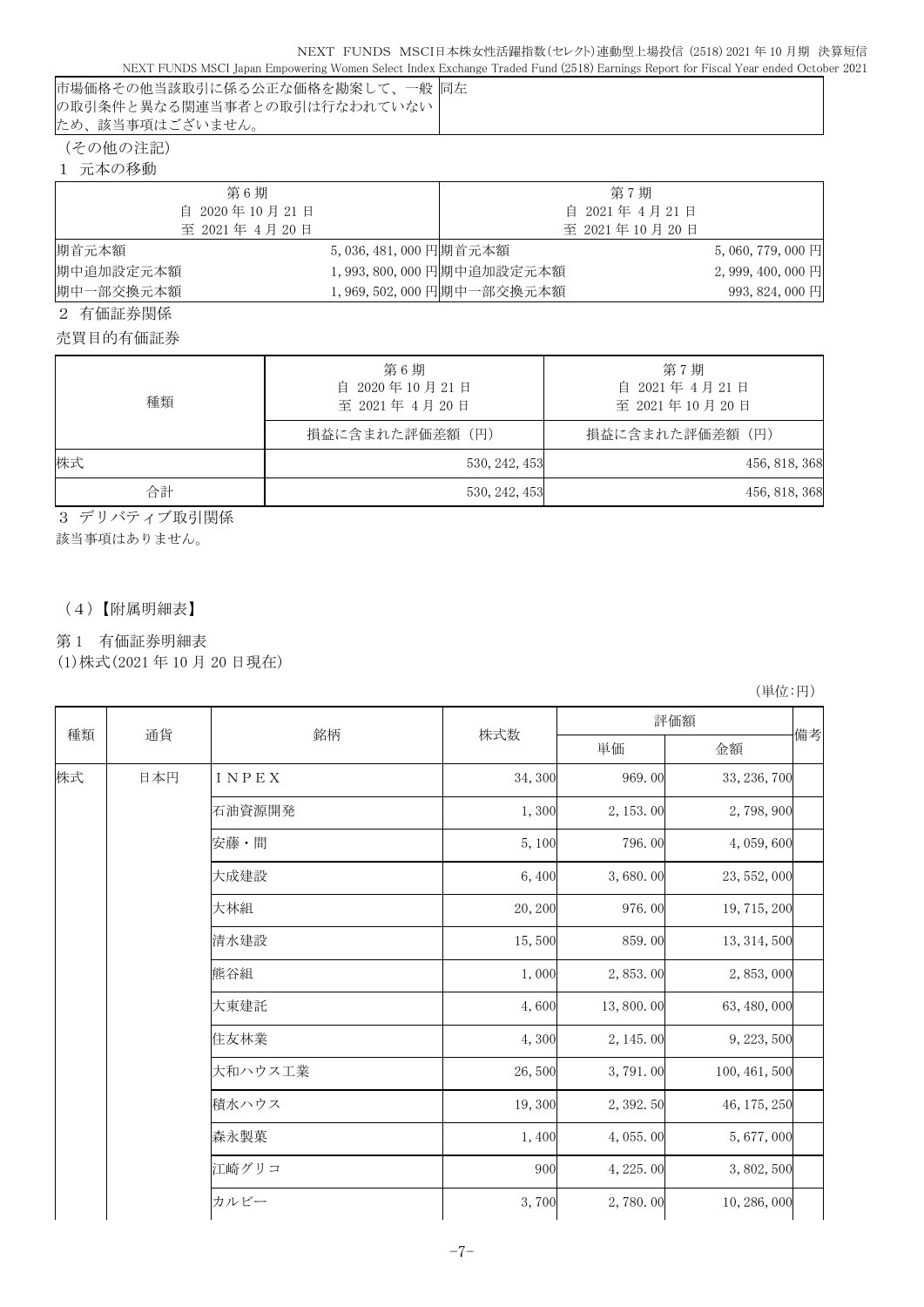| yiser Japan Empowering Women select muex Exchange Traded Pund (2010) Earnings Report for Piscal Teal ended Octoc |         |             |               |  |
|------------------------------------------------------------------------------------------------------------------|---------|-------------|---------------|--|
| 森永乳業                                                                                                             | 1,000   | 6,750.00    | 6,750,000     |  |
| アサヒグループホールディングス                                                                                                  | 4,400   | 5, 231.00   | 23, 016, 400  |  |
| キリンホールディングス                                                                                                      | 18,700  | 2,032.00    | 37, 998, 400  |  |
| 宝ホールディングス                                                                                                        | 2,800   | 1,607.00    | 4, 499, 600   |  |
| 不二製油グループ本社                                                                                                       | 900     | 2,706.00    | 2, 435, 400   |  |
| キッコーマン                                                                                                           | 4,400   | 9,570.00    | 42, 108, 000  |  |
| 味の素                                                                                                              | 15,800  | 3, 411.00   | 53, 893, 800  |  |
| カゴメ                                                                                                              | 1,300   | 2,878.00    | 3, 741, 400   |  |
| ニチレイ                                                                                                             | 3,700   | 2,862.00    | 10, 589, 400  |  |
| 東洋紡                                                                                                              | 2,400   | 1,363.00    | 3, 271, 200   |  |
| 帝人                                                                                                               | 4,800   | 1,571.00    | 7,540,800     |  |
| ゴールドウイン                                                                                                          | 900     | 6,860.00    | 6, 174, 000   |  |
| 王子ホールディングス                                                                                                       | 18,400  | 562.00      | 10, 340, 800  |  |
| 日本製紙                                                                                                             | 600     | 1, 177.00   | 706, 200      |  |
| クラレ                                                                                                              | 6,800   | 1,053.00    | 7, 160, 400   |  |
| 旭化成                                                                                                              | 39,300  | 1, 216.00   | 47, 788, 800  |  |
| 昭和電工                                                                                                             | 600     | 2,866.00    | 1,719,600     |  |
| 住友化学                                                                                                             | 24, 200 | 573.00      | 13, 866, 600  |  |
| 信越化学工業                                                                                                           | 14,200  | 19, 510.00  | 277, 042, 000 |  |
| エア・ウォーター                                                                                                         | 5,100   | 1,733.00    | 8, 838, 300   |  |
| 三井化学                                                                                                             | 4,300   | 3,570.00    | 15, 351, 000  |  |
| JSR                                                                                                              | 5,900   | 3, 945.00   | 23, 275, 500  |  |
| 東京応化工業                                                                                                           | 1,200   | 6,990.00    | 8, 388, 000   |  |
| 三菱ケミカルホールディングス                                                                                                   | 15,300  | 974.20      | 14, 905, 260  |  |
| ダイセル                                                                                                             | 9,500   | 867.00      | 8, 236, 500   |  |
| 積水化学工業                                                                                                           | 11,600  | 1,868.00    | 21,668,800    |  |
| 日本化薬                                                                                                             | 4,100   | 1, 217.00   | 4, 989, 700   |  |
| 花王                                                                                                               | 18,500  | 6, 555.00   | 121, 267, 500 |  |
| 日本ペイントホールディングス                                                                                                   | 19,600  | 1, 194. 00  | 23, 402, 400  |  |
| D I C                                                                                                            | 2,600   | 3, 100.00   | 8,060,000     |  |
| 資生堂                                                                                                              | 3,900   | 7, 482.00   | 29, 179, 800  |  |
| ライオン                                                                                                             | 9,300   | 1,908.00    | 17, 744, 400  |  |
| ファンケル                                                                                                            | 600     | 3,580.00    | 2, 148, 000   |  |
| コーセー                                                                                                             | 800     | 14, 040. 00 | 11, 232, 000  |  |
| ポーラ・オルビスホールディングス                                                                                                 | 1,600   | 2, 543.00   | 4, 068, 800   |  |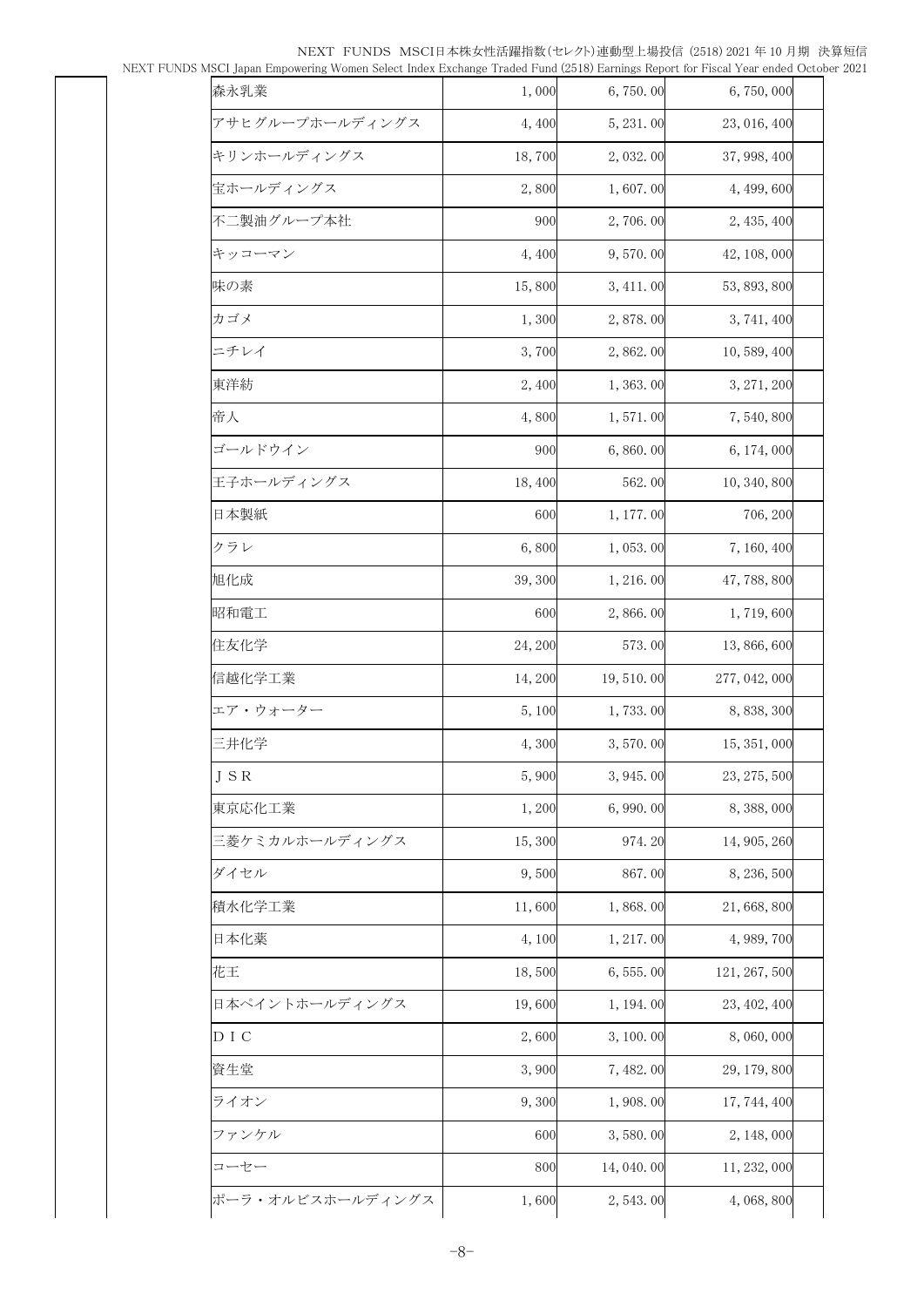| лэст јаран ешроменију иошен зејест шаех ехспануе ттааеа гана (2010) еанштуз керон пог гізсан геаненасо остог |         |            |               |  |
|--------------------------------------------------------------------------------------------------------------|---------|------------|---------------|--|
| タカラバイオ                                                                                                       | 1,700   | 3,035.00   | 5, 159, 500   |  |
| 日東電工                                                                                                         | 5,900   | 8,090.00   | 47, 731, 000  |  |
| ニフコ                                                                                                          | 2,700   | 3,650.00   | 9,855,000     |  |
| ユニ・チャーム                                                                                                      | 12,700  | 4,546.00   | 57, 734, 200  |  |
| 協和キリン                                                                                                        | 8,000   | 3,775.00   | 30, 200, 000  |  |
| アステラス製薬                                                                                                      | 62,900  | 1,950.50   | 122, 686, 450 |  |
| 大日本住友製薬                                                                                                      | 6,700   | 1,916.00   | 12, 837, 200  |  |
| 塩野義製薬                                                                                                        | 14,000  | 7,618.00   | 106, 652, 000 |  |
| 日本新薬                                                                                                         | 1,900   | 8, 910.00  | 16, 929, 000  |  |
| 中外製薬                                                                                                         | 41,000  | 3,968.00   | 162, 688, 000 |  |
| エーザイ                                                                                                         | 9,500   | 8, 251.00  | 78, 384, 500  |  |
| ロート製薬                                                                                                        | 3,000   | 3, 450.00  | 10, 350, 000  |  |
| 参天製薬                                                                                                         | 9,400   | 1,644.00   | 15, 453, 600  |  |
| 栄研化学                                                                                                         | 1,100   | 1,995.00   | 2, 194, 500   |  |
| JCRファーマ                                                                                                      | 2,200   | 2,940.00   | 6, 468, 000   |  |
| 第一三共                                                                                                         | 32,600  | 2,760.00   | 89, 976, 000  |  |
| 大塚ホールディングス                                                                                                   | 13, 400 | 4,725.00   | 63, 315, 000  |  |
| 大正製薬ホールディングス                                                                                                 | 500     | 6, 410.00  | 3, 205, 000   |  |
| ペプチドリーム                                                                                                      | 1,100   | 2, 741.00  | 3, 015, 100   |  |
| サワイグループホールディングス                                                                                              | 1,100   | 5,060.00   | 5,566,000     |  |
| ENEOSホールディングス                                                                                                | 60,300  | 466.00     | 28, 099, 800  |  |
| ブリヂストン                                                                                                       | 13,600  | 5,097.00   | 69, 319, 200  |  |
| 日東紡績                                                                                                         | 600     | 3,625.00   | 2, 175, 000   |  |
| 住友大阪セメント                                                                                                     | 1,100   | 3, 325.00  | 3, 657, 500   |  |
| TOTO                                                                                                         | 3,900   | 5,760.00   | 22, 464, 000  |  |
| 日本碍子                                                                                                         | 5,700   | 1,951.00   | 11, 120, 700  |  |
| 日本特殊陶業                                                                                                       | 4,100   | 1,721.00   | 7,056,100     |  |
| イー ホールディン<br>ジェイ<br>エフ<br>グス                                                                                 | 4,300   | 1,735.00   | 7,460,500     |  |
| 東京製鐵                                                                                                         | 2,500   | 1,099.00   | 2,747,500     |  |
| 日立金属                                                                                                         | 3,400   | 2, 164. 00 | 7, 357, 600   |  |
| 三井金属鉱業                                                                                                       | 300     | 3,450.00   | 1,035,000     |  |
| 三菱マテリアル                                                                                                      | 1,100   | 2, 279.00  | 2,506,900     |  |
| 住友金属鉱山                                                                                                       | 1,900   | 4, 488.00  | 8, 527, 200   |  |
| DOWAホールディングス                                                                                                 | 1,300   | 4, 920.00  | 6, 396, 000   |  |
| 古河電気工業                                                                                                       | 800     | 2,545.00   | 2,036,000     |  |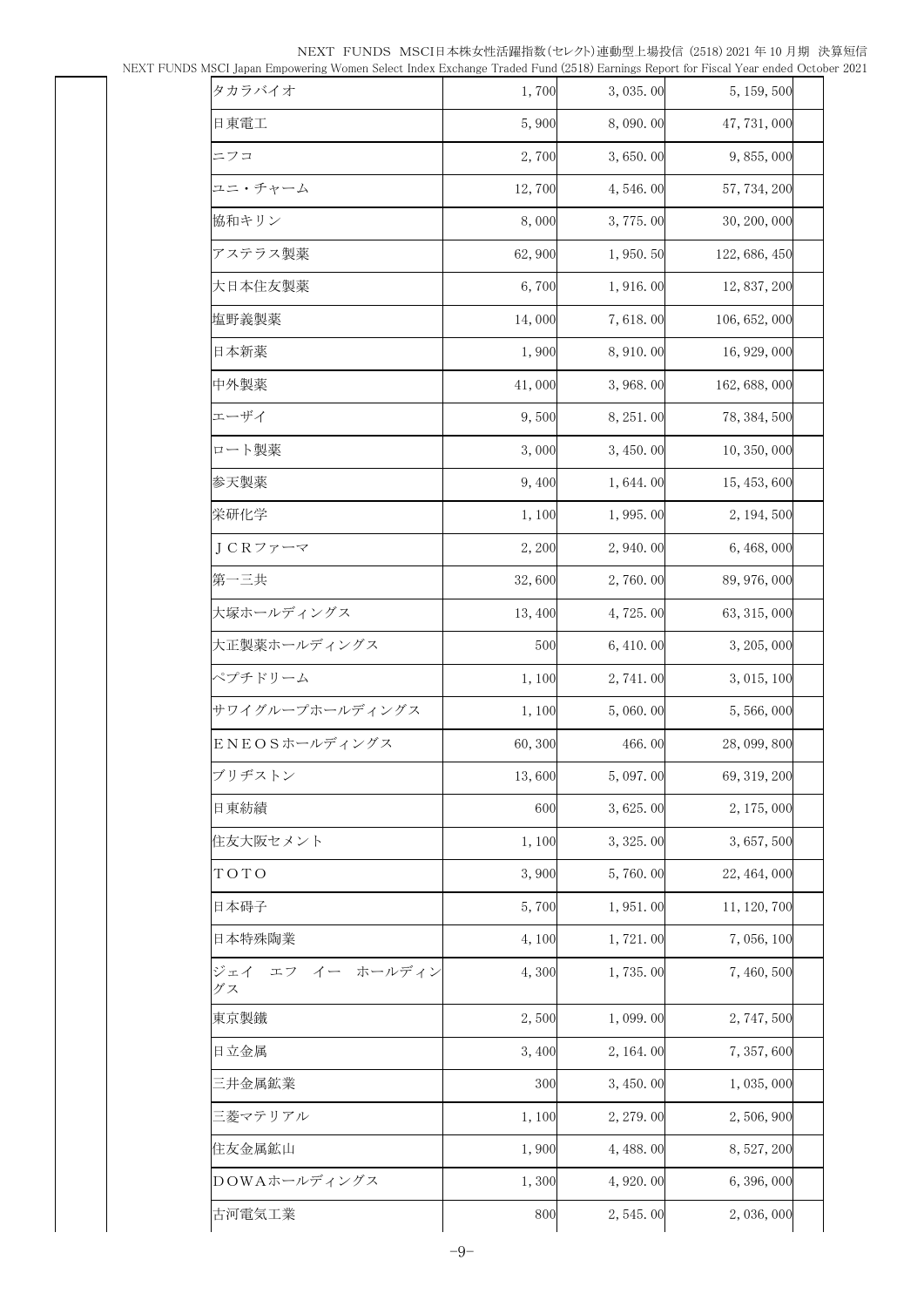| yi5Ci Japan Empowering Women Select muex Exchange Tradeu Punu (2010) Earlings Report for Piscar Fear ended Octobe |         |            |               |  |
|-------------------------------------------------------------------------------------------------------------------|---------|------------|---------------|--|
| フジクラ                                                                                                              | 1,100   | 661.00     | 727, 100      |  |
| 東洋製罐グループホールディングス                                                                                                  | 2,700   | 1, 345.00  | 3, 631, 500   |  |
| L I X I L                                                                                                         | 1,900   | 3, 115.00  | 5, 918, 500   |  |
| ディスコ                                                                                                              | 1,000   | 30, 750.00 | 30, 750, 000  |  |
| 小松製作所                                                                                                             | 15,600  | 2,830.00   | 44, 148, 000  |  |
| クボタ                                                                                                               | 23,000  | 2,400.00   | 55, 200, 000  |  |
| 荏原製作所                                                                                                             | 2,600   | 6, 140.00  | 15, 964, 000  |  |
| ダイキン工業                                                                                                            | 7,000   | 25, 730.00 | 180, 110, 000 |  |
| 栗田工業                                                                                                              | 2,600   | 5,640.00   | 14, 664, 000  |  |
| ダイフク                                                                                                              | 2,900   | 10, 300.00 | 29, 870, 000  |  |
| セガサミーホールディングス                                                                                                     | 1,400   | 1,628.00   | 2, 279, 200   |  |
| ホシザキ                                                                                                              | 1,300   | 9,810.00   | 12, 753, 000  |  |
| N T N                                                                                                             | 1,600   | 264.00     | 422, 400      |  |
| 三菱重工業                                                                                                             | 2,500   | 3,061.00   | 7,652,500     |  |
| 日清紡ホールディングス                                                                                                       | 900     | 898.00     | 808, 200      |  |
| コニカミノルタ                                                                                                           | 4,400   | 609.00     | 2,679,600     |  |
| ブラザー工業                                                                                                            | 7,200   | 2,353.00   | 16, 941, 600  |  |
| ミネベアミツミ                                                                                                           | 12,400  | 2,855.00   | 35, 402, 000  |  |
| 三菱電機                                                                                                              | 42, 400 | 1,606.50   | 68, 115, 600  |  |
| 安川電機                                                                                                              | 4,800   | 5,070.00   | 24, 336, 000  |  |
| マブチモーター                                                                                                           | 1,300   | 3,960.00   | 5, 148, 000   |  |
| 日本電産                                                                                                              | 12,800  | 12,620.00  | 161, 536, 000 |  |
| オムロン                                                                                                              | 4,700   | 10,960.00  | 51, 512, 000  |  |
| 日本電気                                                                                                              | 4,500   | 6,320.00   | 28, 440, 000  |  |
| 富士通                                                                                                               | 7,600   | 21, 460.00 | 163, 096, 000 |  |
| 沖電気工業                                                                                                             | 600     | 967.00     | 580, 200      |  |
| ルネサスエレクトロニクス                                                                                                      | 4,600   | 1,372.00   | 6, 311, 200   |  |
| セイコーエプソン                                                                                                          | 4,000   | 2, 160.00  | 8,640,000     |  |
| パナソニック                                                                                                            | 61,200  | 1,396.00   | 85, 435, 200  |  |
| アンリツ                                                                                                              | 3,900   | 2,035.00   | 7,936,500     |  |
| アルプスアルパイン                                                                                                         | 1,900   | 1, 185.00  | 2, 251, 500   |  |
| 横河電機                                                                                                              | 5,400   | 2, 214.00  | 11, 955, 600  |  |
| アズビル                                                                                                              | 4,600   | 4,795.00   | 22, 057, 000  |  |
| 日本光電工業                                                                                                            | 2,900   | 3,650.00   | 10, 585, 000  |  |
| 堀場製作所                                                                                                             | 800     | 7,560.00   | 6, 048, 000   |  |
|                                                                                                                   |         |            |               |  |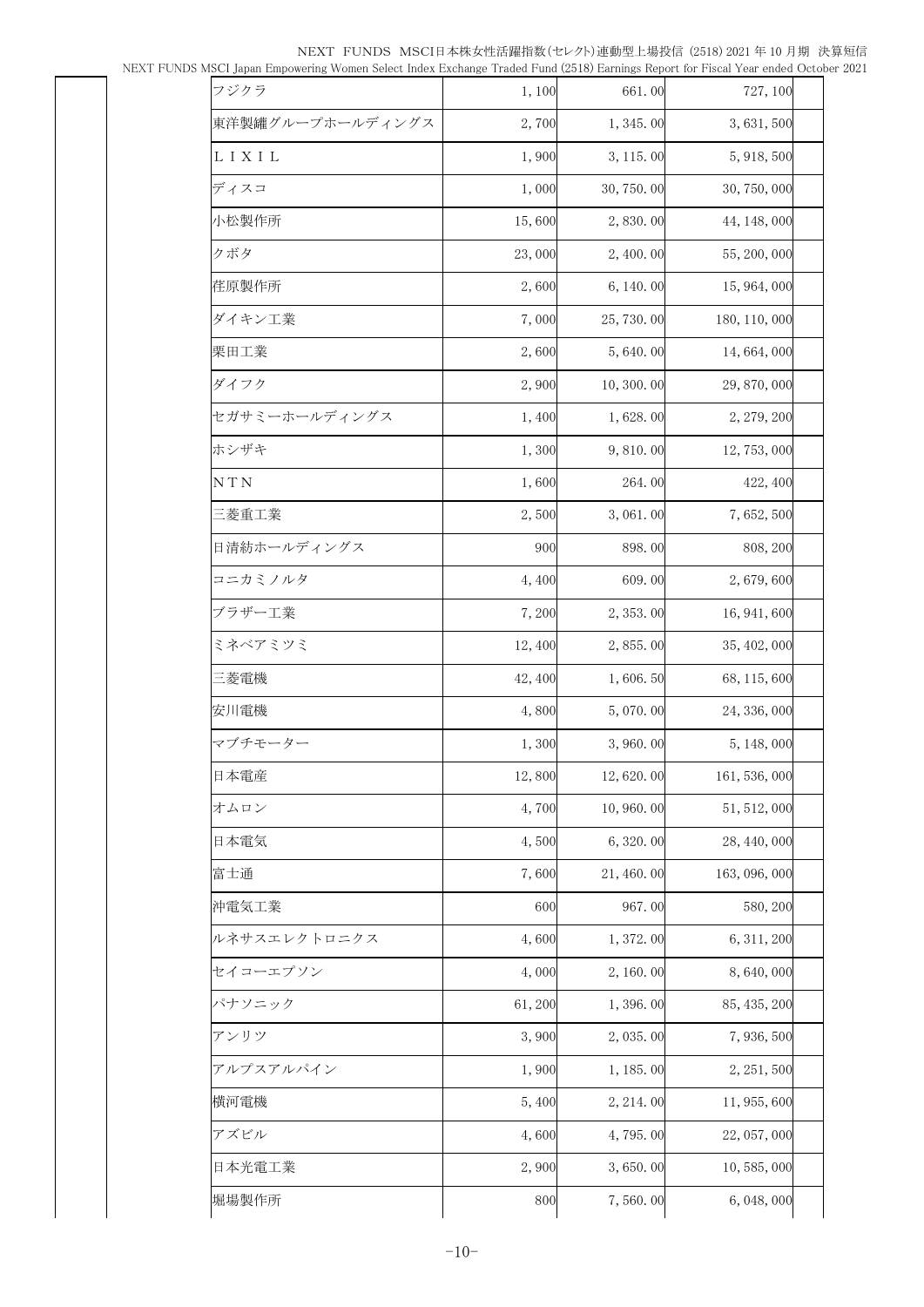| noci japan Linpowernig women belett muex Littiange Traueu i unu (2010) Larinigo Report for Fistal Tear enueu Ottot |          |            |               |  |
|--------------------------------------------------------------------------------------------------------------------|----------|------------|---------------|--|
| アドバンテスト                                                                                                            | 7,300    | 9, 250.00  | 67, 525, 000  |  |
| シスメックス                                                                                                             | 6,000    | 14,030.00  | 84, 180, 000  |  |
| ウシオ電機                                                                                                              | 2,000    | 2, 107.00  | 4, 214, 000   |  |
| カシオ計算機                                                                                                             | 5,900    | 1,680.00   | 9, 912, 000   |  |
| 浜松ホトニクス                                                                                                            | 3,700    | 6,670.00   | 24, 679, 000  |  |
| 新光電気工業                                                                                                             | 1,900    | 3,865.00   | 7, 343, 500   |  |
| 太陽誘電                                                                                                               | 1,800    | 5,590.00   | 10, 062, 000  |  |
| 村田製作所                                                                                                              | 20,600   | 8, 652. 00 | 178, 231, 200 |  |
| リコー                                                                                                                | 3,800    | 1, 163. 00 | 4, 419, 400   |  |
| 川崎重工業                                                                                                              | 1,500    | 2, 347.00  | 3, 520, 500   |  |
| 日産自動車                                                                                                              | 17,700   | 604.00     | 10,690,800    |  |
| トヨタ自動車                                                                                                             | 216, 200 | 2, 031.50  | 439, 210, 300 |  |
| 三菱自動車工業                                                                                                            | 5,400    | 380.00     | 2, 052, 000   |  |
| アイシン                                                                                                               | 2,700    | 4, 175.00  | 11, 272, 500  |  |
| マツダ                                                                                                                | 6,100    | 1,061.00   | 6, 472, 100   |  |
| 豊田合成                                                                                                               | 1,500    | 2, 348.00  | 3, 522, 000   |  |
| テルモ                                                                                                                | 14,000   | 5, 103. 00 | 71, 442, 000  |  |
| 島津製作所                                                                                                              | 9,000    | 4,700.00   | 42, 300, 000  |  |
| マニー                                                                                                                | 1,700    | 2,007.00   | 3, 411, 900   |  |
| ニコン                                                                                                                | 4,400    | 1, 288.00  | 5, 667, 200   |  |
| HOYA                                                                                                               | 20,000   | 17, 445.00 | 348, 900, 000 |  |
| シチズン時計                                                                                                             | 2,600    | 520.00     | 1, 352, 000   |  |
| バンダイナムコホールディングス                                                                                                    | 8,500    | 8,788.00   | 74, 698, 000  |  |
| タカラトミー                                                                                                             | 1,200    | 1, 112.00  | 1, 334, 400   |  |
| 凸版印刷                                                                                                               | 4,200    | 1,861.00   | 7, 816, 200   |  |
| ピジョン                                                                                                               | 5,100    | 2,630.00   | 13, 413, 000  |  |
| 任天堂                                                                                                                | 3,800    | 50, 300.00 | 191, 140, 000 |  |
| コクヨ                                                                                                                | 2,200    | 1,802.00   | 3, 964, 400   |  |
| 中部電力                                                                                                               | 21,500   | 1, 303.00  | 28, 014, 500  |  |
| 東京瓦斯                                                                                                               | 18,200   | 1,926.50   | 35, 062, 300  |  |
| 大阪瓦斯                                                                                                               | 16,200   | 1, 915.00  | 31, 023, 000  |  |
| 東邦瓦斯                                                                                                               | 3,000    | 3,690.00   | 11,070,000    |  |
| 相鉄ホールディングス                                                                                                         | 600      | 2, 185.00  | 1, 311, 000   |  |
| 東急                                                                                                                 | 5,000    | 1,616.00   | 8,080,000     |  |
| 東日本旅客鉄道                                                                                                            | 2,500    | 7, 414.00  | 18, 535, 000  |  |
|                                                                                                                    |          |            |               |  |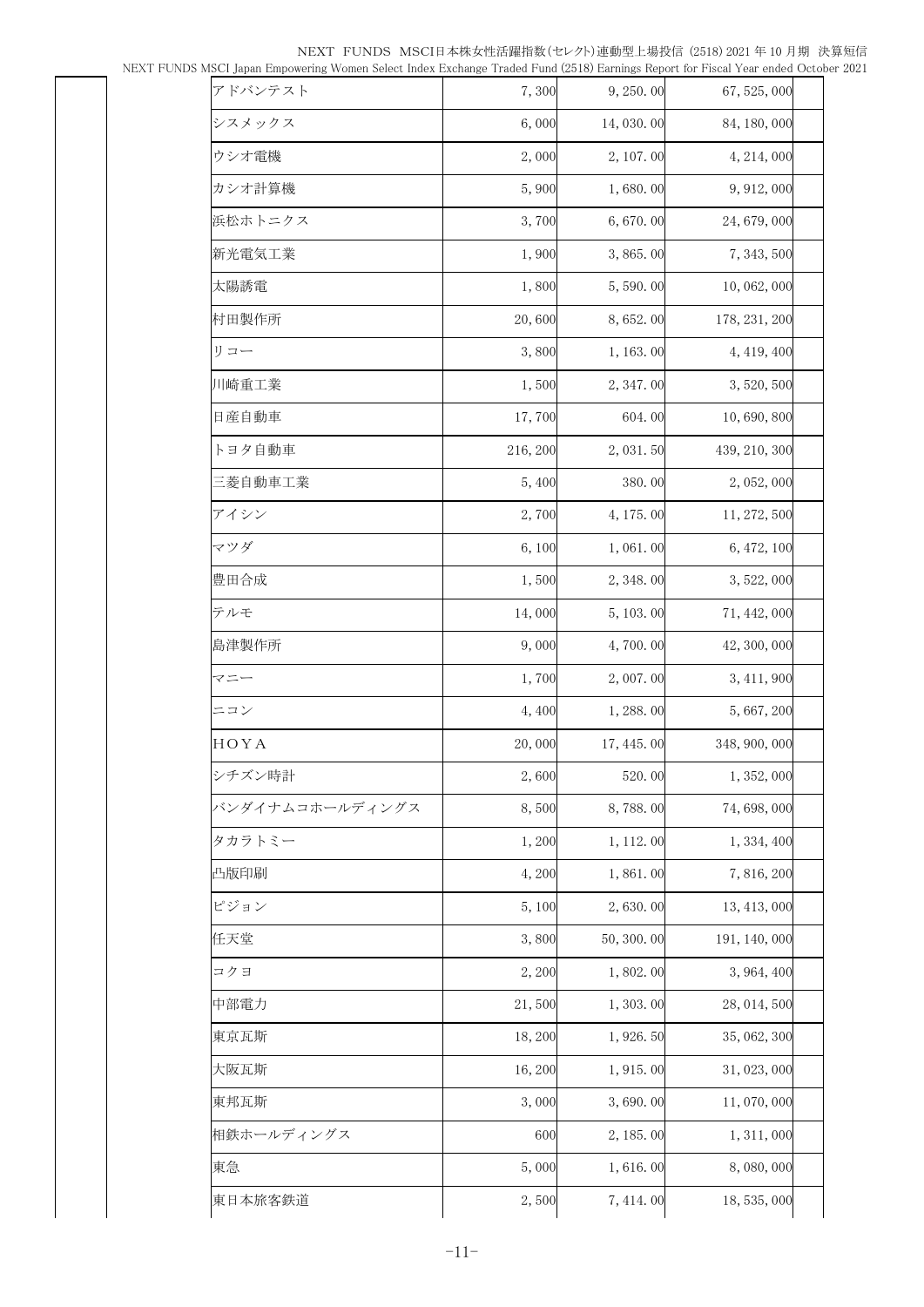|                  |         |            | Japan Empowering Women beleer mack Ekenange Traaca Pana (2010) Earnings Report for Fiscar Fear enaca Oc |  |
|------------------|---------|------------|---------------------------------------------------------------------------------------------------------|--|
| 西武ホールディングス       | 1,600   | 1, 279.00  | 2, 046, 400                                                                                             |  |
| 近鉄グループホールディングス   | 1,100   | 3,625.00   | 3, 987, 500                                                                                             |  |
| 阪急阪神ホールディングス     | 2,900   | 3, 475.00  | 10,077,500                                                                                              |  |
| 日本通運             | 1,500   | 7,480.00   | 11, 220, 000                                                                                            |  |
| ヤマトホールディングス      | 8,300   | 2,806.00   | 23, 289, 800                                                                                            |  |
| 日立物流             | 500     | 4,775.00   | 2, 387, 500                                                                                             |  |
| SGホールディングス       | 13, 100 | 2,901.00   | 38, 003, 100                                                                                            |  |
| 日本郵船             | 1,200   | 7,800.00   | 9,360,000                                                                                               |  |
| 日本航空             | 2,000   | 2, 517.00  | 5, 034, 000                                                                                             |  |
| ANAホールディングス      | 1,700   | 2,753.00   | 4,680,100                                                                                               |  |
| 三菱倉庫             | 1,700   | 3, 225, 00 | 5, 482, 500                                                                                             |  |
| NECネッツエスアイ       | 2,400   | 2,088.00   | 5, 011, 200                                                                                             |  |
| TIS              | 8,000   | 3, 150.00  | 25, 200, 000                                                                                            |  |
| コーエーテクモホールディングス  | 2,600   | 5, 170.00  | 13, 442, 000                                                                                            |  |
| チェンジ             | 1,000   | 2, 269.00  | 2, 269, 000                                                                                             |  |
| 野村総合研究所          | 15,700  | 4, 190. 00 | 65, 783, 000                                                                                            |  |
| ラクスル             | 100     | 6, 200.00  | 620,000                                                                                                 |  |
| Zホールディングス        | 65,300  | 701.30     | 45, 794, 890                                                                                            |  |
| トレンドマイクロ         | 5,500   | 6,370.00   | 35, 035, 000                                                                                            |  |
| 日本オラクル           | 2, 200  | 10,560.00  | 23, 232, 000                                                                                            |  |
| オービックビジネスコンサルタント | 400     | 5,890.00   | 2, 356, 000                                                                                             |  |
| 伊藤忠テクノソリューションズ   | 3,900   | 3,635.00   | 14, 176, 500                                                                                            |  |
| 大塚商会             | 4,300   | 5,760.00   | 24, 768, 000                                                                                            |  |
| ネットワンシステムズ       | 3,400   | 3,875.00   | 13, 175, 000                                                                                            |  |
| 日本ユニシス           | 3,300   | 3, 180, 00 | 10, 494, 000                                                                                            |  |
| 日本電信電話           | 47,700  | 3, 138.00  | 149, 682, 600                                                                                           |  |
| KDD I            | 59,200  | 3,668.00   | 217, 145, 600                                                                                           |  |
| GMOインターネット       | 400     | 3, 105.00  | 1, 242, 000                                                                                             |  |
| KADOKAWA         | 400     | 6,010.00   | 2, 404, 000                                                                                             |  |
| 東宝               | 2,400   | 5, 480.00  | 13, 152, 000                                                                                            |  |
| エヌ・ティ・ティ・データ     | 10,400  | 2, 239.00  | 23, 285, 600                                                                                            |  |
| SCSK             | 5,800   | 2, 349.00  | 13, 624, 200                                                                                            |  |
| 富士ソフト            | 500     | 5,850.00   | 2, 925, 000                                                                                             |  |
| コナミホールディングス      | 1,900   | 6,650.00   | 12, 635, 000                                                                                            |  |
| ソフトバンクグループ       | 10,400  | 6, 712.00  | 69, 804, 800                                                                                            |  |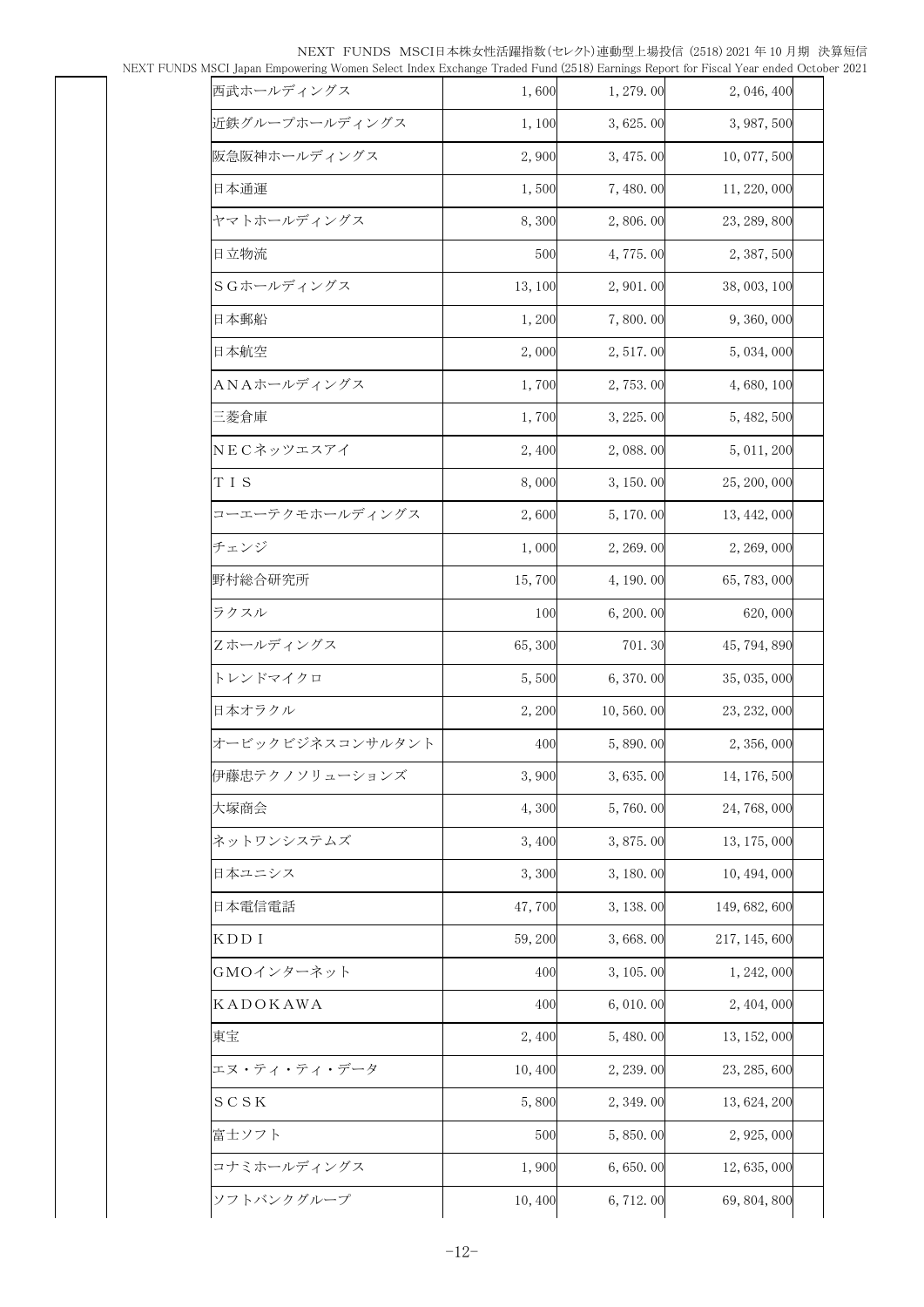| пост јаран Ешроменију ггошен осјест нисл Еленанде "начеч" ини (2010) Еанииз керон пог изсан теаненского |         |            |               |  |
|---------------------------------------------------------------------------------------------------------|---------|------------|---------------|--|
| 双日                                                                                                      | 3,900   | 1,934.00   | 7,542,600     |  |
| アルフレッサ ホールディングス                                                                                         | 4,600   | 1,655.00   | 7, 613, 000   |  |
| メディパルホールディングス                                                                                           | 4,100   | 2, 136.00  | 8,757,600     |  |
| 伊藤忠商事                                                                                                   | 36, 400 | 3, 330.00  | 121, 212, 000 |  |
| 丸紅                                                                                                      | 15,400  | 959.30     | 14, 773, 220  |  |
| 豊田通商                                                                                                    | 1,600   | 5,050.00   | 8,080,000     |  |
| 三井物産                                                                                                    | 16,600  | 2,591.00   | 43, 010, 600  |  |
| 住友商事                                                                                                    | 12,700  | 1,612.00   | 20, 472, 400  |  |
| 三菱商事                                                                                                    | 10,900  | 3,609.00   | 39, 338, 100  |  |
| サンリオ                                                                                                    | 600     | 2, 712.00  | 1, 627, 200   |  |
| PALTAC                                                                                                  | 1,100   | 5, 140.00  | 5, 654, 000   |  |
| オートバックスセブン                                                                                              | 1,700   | 1,535.00   | 2,609,500     |  |
| ミスミグループ本社                                                                                               | 7,600   | 4,840.00   | 36, 784, 000  |  |
| スズケン                                                                                                    | 1,100   | 3, 290.00  | 3, 619, 000   |  |
| ローソン                                                                                                    | 500     | 5, 350.00  | 2,675,000     |  |
| 日本マクドナルドホールディングス                                                                                        | 2,800   | 5, 150.00  | 14, 420, 000  |  |
| MonotaRO                                                                                                | 11,400  | 2,623.00   | 29, 902, 200  |  |
| J. フロント リテイリング                                                                                          | 3,900   | 1,072.00   | 4, 180, 800   |  |
| 三越伊勢丹ホールディングス                                                                                           | 5,900   | 838.00     | 4, 944, 200   |  |
| すかいらーくホールディングス                                                                                          | 1,400   | 1,573.00   | 2, 202, 200   |  |
| FOOD<br>&<br><b>LIFE</b><br>COMP<br>AN I E                                                              | 1,500   | 4, 915.00  | 7, 372, 500   |  |
| 良品計画                                                                                                    | 2,600   | 2, 321.00  | 6, 034, 600   |  |
| スギホールディングス                                                                                              | 1,300   | 8,340.00   | 10, 842, 000  |  |
| しまむら                                                                                                    | 800     | 9,670.00   | 7,736,000     |  |
| 高島屋                                                                                                     | 2,000   | 1, 128.00  | 2, 256, 000   |  |
| エイチ・ツー・オー リテイリング                                                                                        | 1,400   | 919.00     | 1, 286, 600   |  |
| 丸井グループ                                                                                                  | 4,400   | 2, 260.00  | 9, 944, 000   |  |
| イオン                                                                                                     | 4,200   | 2, 629. 50 | 11, 043, 900  |  |
| アインホールディングス                                                                                             | 500     | 6,890.00   | 3, 445, 000   |  |
| ニトリホールディングス                                                                                             | 3,700   | 20,655.00  | 76, 423, 500  |  |
| 吉野家ホールディングス                                                                                             | 500     | 2, 219.00  | 1, 109, 500   |  |
| サンドラッグ                                                                                                  | 3,300   | 3, 510, 00 | 11, 583, 000  |  |
| ゆうちょ銀行                                                                                                  | 8,400   | 934.00     | 7,845,600     |  |
| 新生銀行                                                                                                    | 2,900   | 1,896.00   | 5, 498, 400   |  |
| あおぞら銀行                                                                                                  | 1,900   | 2,718.00   | 5, 164, 200   |  |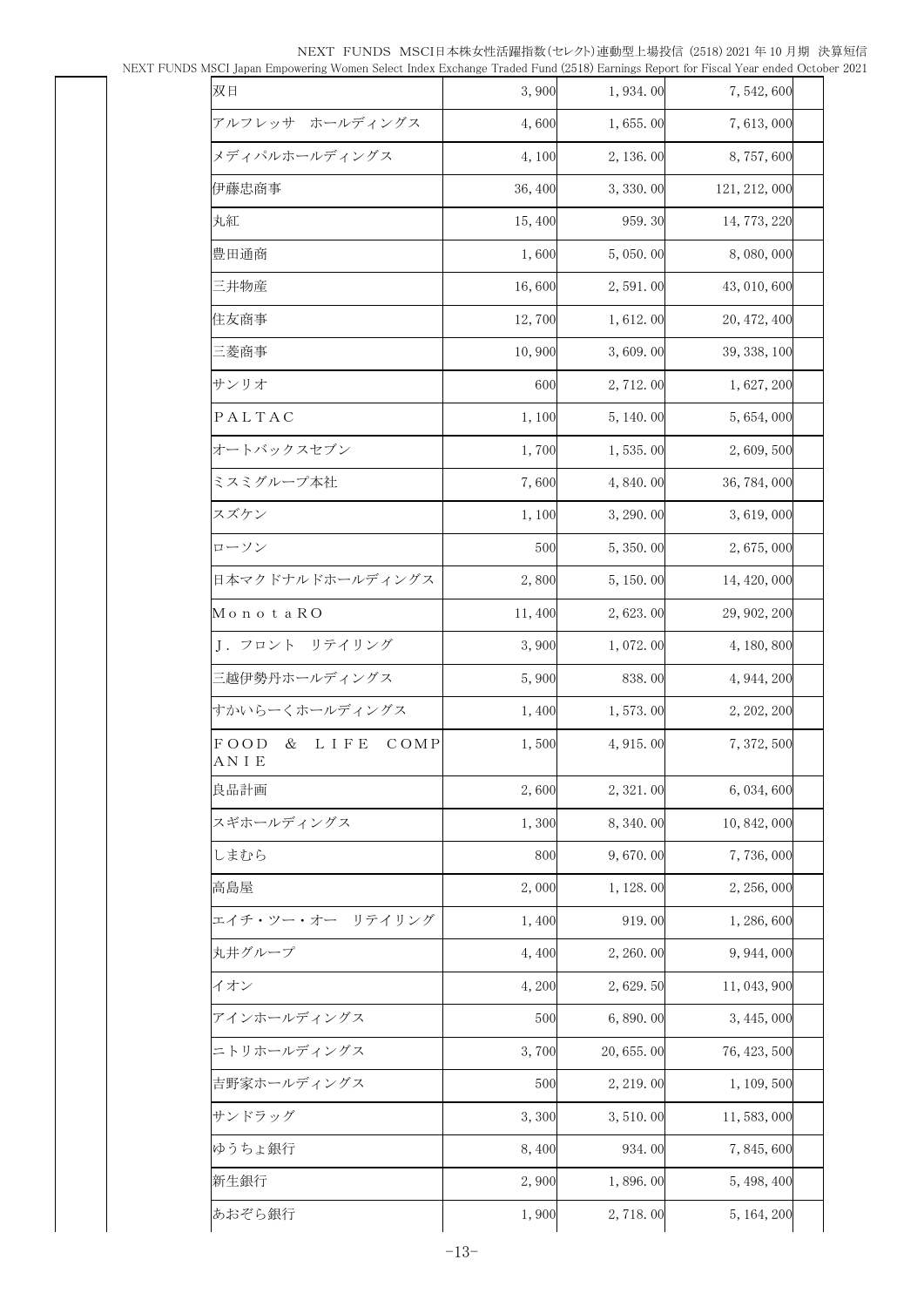| Japan Empowering Women beleve mack Ekenange Traaca Pana (2010) Barmigo Report for Flocal Pear enaca October |         |            |               |  |
|-------------------------------------------------------------------------------------------------------------|---------|------------|---------------|--|
| りそなホールディングス                                                                                                 | 69,900  | 442.80     | 30, 951, 720  |  |
| 千葉銀行                                                                                                        | 20,600  | 741.00     | 15, 264, 600  |  |
| 京都銀行                                                                                                        | 1,500   | 5, 270.00  | 7,905,000     |  |
| みずほフィナンシャルグループ                                                                                              | 31,900  | 1,565.00   | 49, 923, 500  |  |
| 大和証券グループ本社                                                                                                  | 21,100  | 677.60     | 14, 297, 360  |  |
| 野村ホールディングス                                                                                                  | 21,300  | 570.30     | 12, 147, 390  |  |
| SOMPOホールディングス                                                                                               | 19,300  | 4,970.00   | 95, 921, 000  |  |
| MS&ADインシュアランスグルー<br>プホール                                                                                    | 22, 200 | 3,725.00   | 82, 695, 000  |  |
| 第一生命ホールディングス                                                                                                | 22,100  | 2, 459.50  | 54, 354, 950  |  |
| T&Dホールディングス                                                                                                 | 39,900  | 1,537.00   | 61, 326, 300  |  |
| クレディセゾン                                                                                                     | 2, 200  | 1, 470.00  | 3, 234, 000   |  |
| 東京センチュリー                                                                                                    | 600     | 6,530.00   | 3, 918, 000   |  |
| オリエントコーポレーション                                                                                               | 8,100   | 161.00     | 1, 304, 100   |  |
| オリックス                                                                                                       | 46,300  | 2, 191.50  | 101, 466, 450 |  |
| 日本取引所グループ                                                                                                   | 42,000  | 2,861.50   | 120, 183, 000 |  |
| いちご                                                                                                         | 1,800   | 336.00     | 604,800       |  |
| ヒューリック                                                                                                      | 3,200   | 1, 128.00  | 3,609,600     |  |
| 野村不動産ホールディングス                                                                                               | 2,500   | 2,954.00   | 7, 385, 000   |  |
| オープンハウス                                                                                                     | 3,300   | 7,090.00   | 23, 397, 000  |  |
| 三井不動産                                                                                                       | 15,400  | 2,635.00   | 40, 579, 000  |  |
| 三菱地所                                                                                                        | 28, 200 | 1,771.50   | 49, 956, 300  |  |
| 東京建物                                                                                                        | 1,400   | 1,708.00   | 2, 391, 200   |  |
| イオンモール                                                                                                      | 1,000   | 1,732.00   | 1,732,000     |  |
| カチタス                                                                                                        | 2,600   | 4, 170, 00 | 10, 842, 000  |  |
| 日本M&Aセンターホールディング<br>ス                                                                                       | 15,200  | 3, 395.00  | 51, 604, 000  |  |
| カカクコム                                                                                                       | 6,100   | 3,820.00   | 23, 302, 000  |  |
| ベネフィット・ワン                                                                                                   | 4,100   | 5,490.00   | 22, 509, 000  |  |
| エムスリー                                                                                                       | 24, 200 | 7,379.00   | 178, 571, 800 |  |
| アウトソーシング                                                                                                    | 600     | 2, 043.00  | 1, 225, 800   |  |
| ディー・エヌ・エー                                                                                                   | 1,400   | 2, 185.00  | 3, 059, 000   |  |
| インフォマート                                                                                                     | 6,900   | 1, 110.00  | 7,659,000     |  |
| H. U. グループホールディングス                                                                                          | 800     | 2,861.00   | 2, 288, 800   |  |
| オリエンタルランド                                                                                                   | 4,600   | 17,955.00  | 82, 593, 000  |  |
| ラウンドワン                                                                                                      | 500     | 1, 406.00  | 703,000       |  |